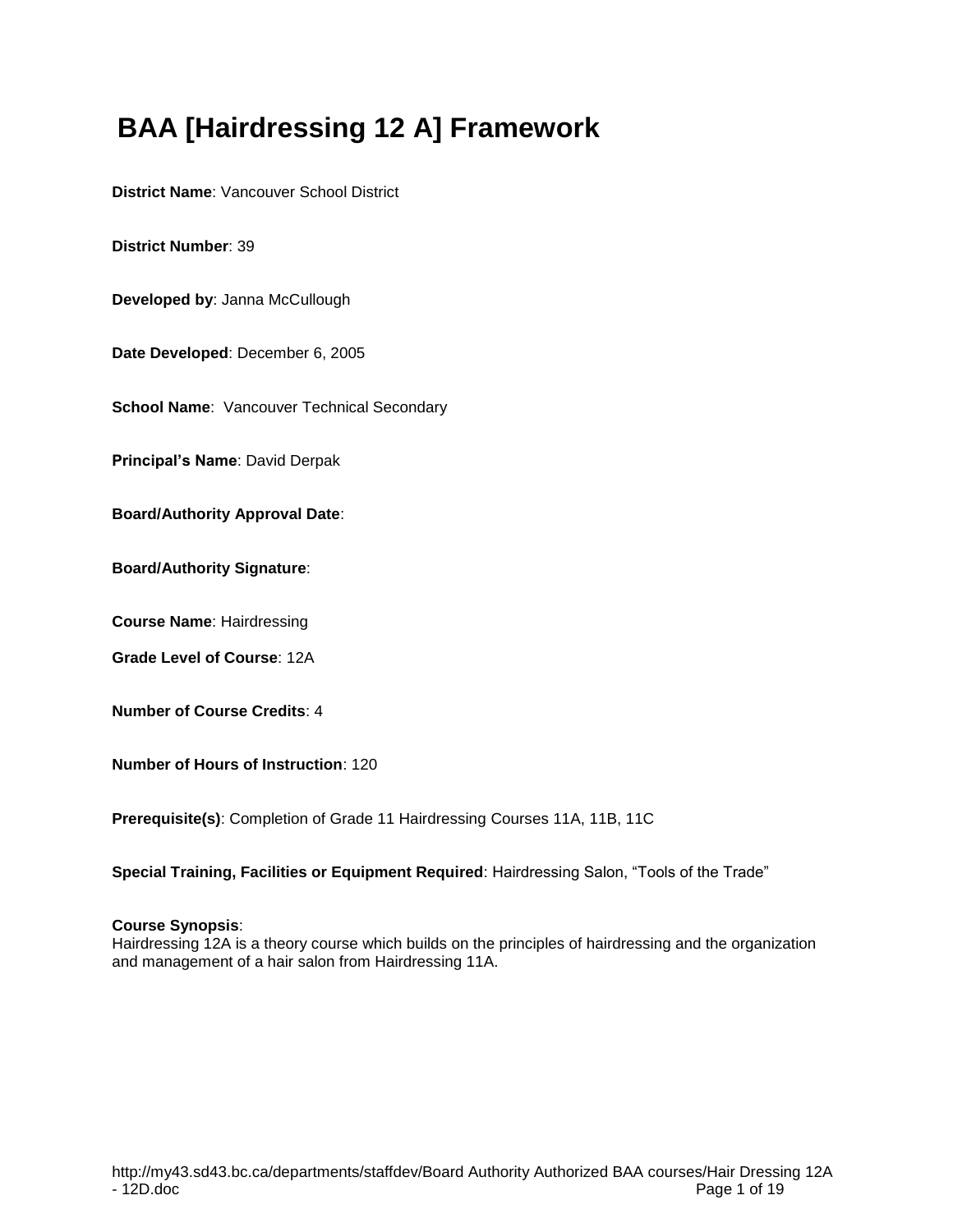As an extension of Hairdressing 11A, the focus of this course is to provide students with ongoing and continuing instruction in the theory of hairdressing and in the operation and management of a hair salon. Concepts previously covered in Hairdressing 11A are expanded and developed in greater detail.

This course is taken concurrently with three other hairdressing courses which emphasis practical skill development.

| Unit/Topic   | <b>Title</b>            | <b>Time - Hours</b> |
|--------------|-------------------------|---------------------|
| Unit 1       | Superhost               | 10                  |
| Unit 2       | <b>Salon Business</b>   | 10                  |
| Unit 3       | Salon Ecology           | 5                   |
| Unit 4       | <b>Hair Cutting</b>     | 20                  |
| Unit 5       | Hair Styling            | 15                  |
| Unit 6       | <b>Design Decisions</b> | 10                  |
| Unit 7       | Wigs and Hair Additions | 10                  |
| Unit 8       | <b>Hair Coloring</b>    | 20                  |
|              |                         |                     |
| <b>Total</b> |                         | 120                 |

#### **Organizational Structure**:

## **Unit/Topic/Module Descriptions:**

## **Unit 1: Overview: Superhost**

The Superhost Program provides students with the skills and knowledge that they need to provide excellent service to the public. It also encourages students to feel a sense of personal pride and commitment to their work.

#### **Curriculum Organizers:**

- 1. Service Skills
- 2. Communication Process and Listening Skills
- 3. Superhost Fundamentals

#### Learning Outcomes: Students will be able to:

- 1. Demonstrate an understanding of the importance of excellent customer service skills.
- 2. Describe the communication process, and the skills required to make the communication effective
- 3. Demonstrate how to listen to your customers in a way that shows that you care about them and their needs.
- 4. Explain the five key Superhost Fundamentals commitments that assist you to "go the extra mile".

## Unit 2: Overview: Salon Business

This unit provides the student with the skills to select the right salon environment for their employment and will allow them to offer the best possible service and products to the clients.

#### **Curriculum Organizers:**

- 1. The Beauty Industry
- 2. Job Search
- 3. Professional Relationships
- 4. Salon Ownership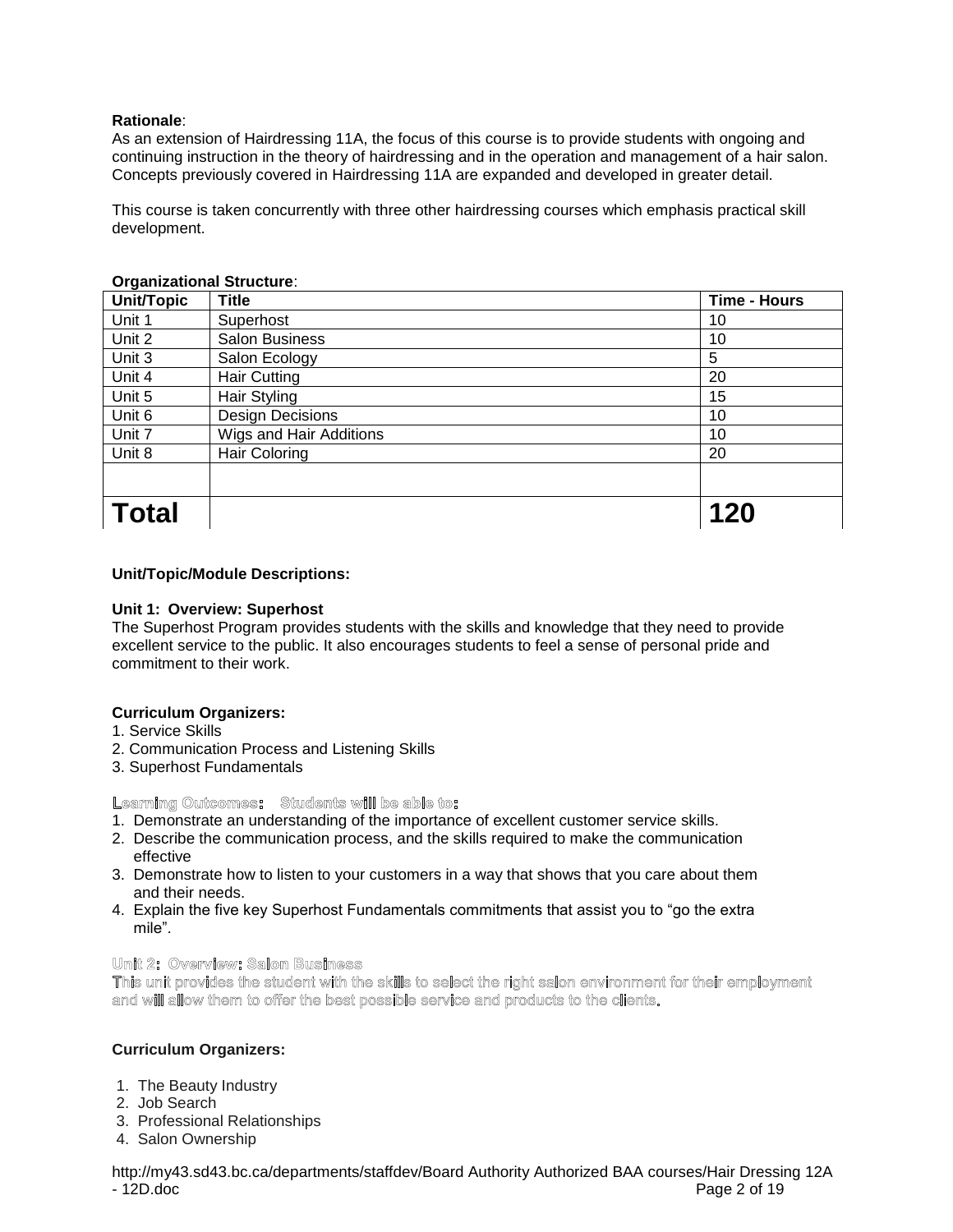5. Salon Retailing

## **Learning Outcomes: Students will be able to:**

- 1. Establish short and long range personal goals within the beauty industry
- 2. Identify and demonstrate effective job search strategies
- 3. Use a decision making process which includes evaluating criteria to identify suitable job opportunities
- 4. List the steps used to develop and maintain professional relationships including building a clientele.
- 5. Describe salon ownership types, structure, operations, and requirements for the practice of good business.

## **Unit 3: Overview: Salon Ecology**

Review of the three main concepts: microbiology, infection control, and first aid and safety. Salon ecology enables the student to understand how to prevent the unnecessary spread of infectious diseases and to perform first aid procedures for the protection of the client.

#### **Curriculum Organizers:**

- 1. Review microbiology
- 2. Review growth of Bacteria
- 3. Review Viruses
- 4. Review Infection and infection control
- 5. Review First aid techniques
- 6. Current Developments in Sanitation, Disinfection, and sterilization
- 7. Current Research and Development in Infection and Infection Control
- 8. Current Developments in Communicable Diseases

## **Learning Outcomes: Students will be able to:**

- 1. Demonstrate knowledge in microbiology, bacteria, viruses, infection and infection control, and first aid techniques.
- 2. Describe ways to prevent the spread of disease and to kill certain or all microbes.
- 3. Describe and demonstrate sanitation guidelines
- 4. Identify communicable diseases and their characteristics
- 5. Describe current research in sanitation, infection, and communicable diseases and discuss the implications of these in the hairdressing salon setting.

#### **Unit 4: Overview: Hair cutting**

Hair cutting presents two main concepts: hair cutting theory and hair cutting procedures. This Unit provides fundamental guidelines for knowing and understanding the theory of hair cutting and performing hair cutting procedures.

## **Curriculum Organizers:**

- 1. Hair cutting Theory
- 2. Hair cutting Procedures
- 3. Introduction to Hair competition cutting lines

#### **Learning Outcomes: Students will be able to:**

1. Identify correct hair cutting techniques and proper procedures to achieve basic haircuts.2. Sketch and/or draw hair cutting procedures

3. Identify basic techniques for competion hair cutting and compare these to basic hair cutting techniques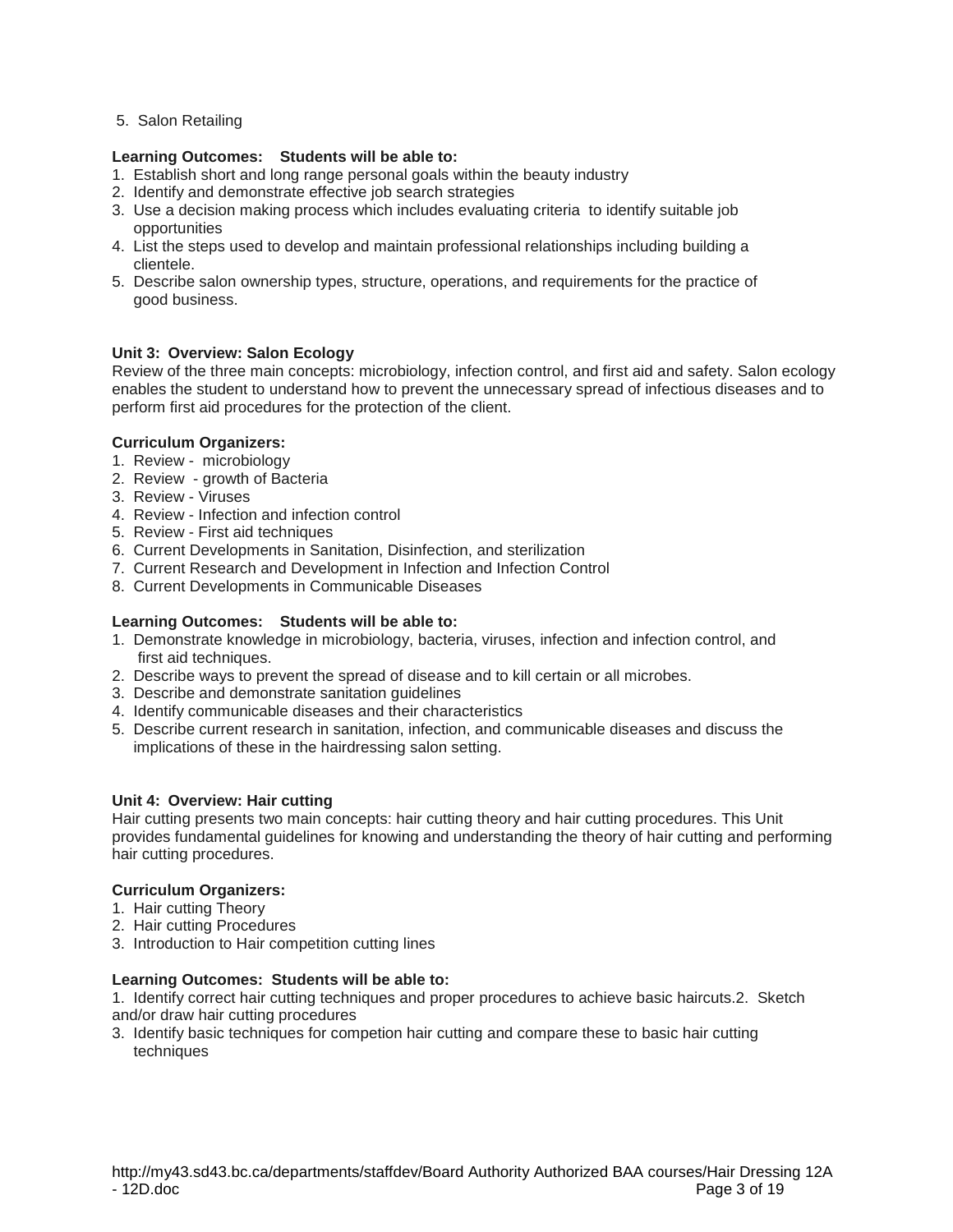# **Unit 5: Overview : Hairstyling**

Hairstyling presents four main concepts: hairstyling theory, thermal styling, wet styling and long hair styling. This unit provides fundamental guidelines for form and texture combined with direction and movement to create hairstyles. The major goal of this chapter is to understand hairstyling theory**.**

## **Curriculum Organizers:**

- 1. Hairstyling
- 2. Thermal styling
- 3. Wet Styling
- 4. Long Hair Styling
- 5. Competition Styling
- 6. Product Knowledge for Styling

#### **Learning Outcomes: Students will be able to:**

- 1. Identify hair styling techniques
- 2. Demonstrate knowledge of fundamentals of hairstyling theory
- 3. Assess suitabiltiy of hair style for client by analyzing client features (face shape, hair texture, hair colour, age etc)
- 4. Identify the steps and skills used in client consultation as it pertains to hairstyle
- 5. Identify essential products and discuss their uses for different styles
- 6. Identify the various tools for hair styles and discuss their purpose

## **Unit 6: Overview : Design Decisions**

This unit provides students with the skills to help them make important decisions about their client's hair, fashion and make up. Students learn design principles about proportion and composition.

## **Curriculum Organizers:**

- 1. Design Decision Considerations
	- proportion
	- hair
	- personality
	- clothing
	- lifestyle
- 2. Client Consultation
- 3. Design Composition
- 4. Design Creativity and Originality

# **Learning Outcomes: Students will be able to:**

- 1. Identify proportions used when creating a design for the human body and face
- 2. Recognize and analyze key areas to create and support the client's total image by using proper communication skills during client consultation
- 3. Identify the design elements and principles used to compose designs
- 4. Develop and explore through portfolio work creative and unique designs

# **Unit 7: Overview : Wigs and Hair Additions**

In this unit, students gain knowledge and skill in working with wigs and hair additions with a view towards meeting the needs of clients who desire a variety of hairstyle changes.

## **Curriculum Organizers:**

- 1. Wigs and Hairpieces
	- history
		- composition, colours, construction
	- wig and hairpiece essentials
	- infection control and safety
	- client consultation
	- wig services
	- hairpieces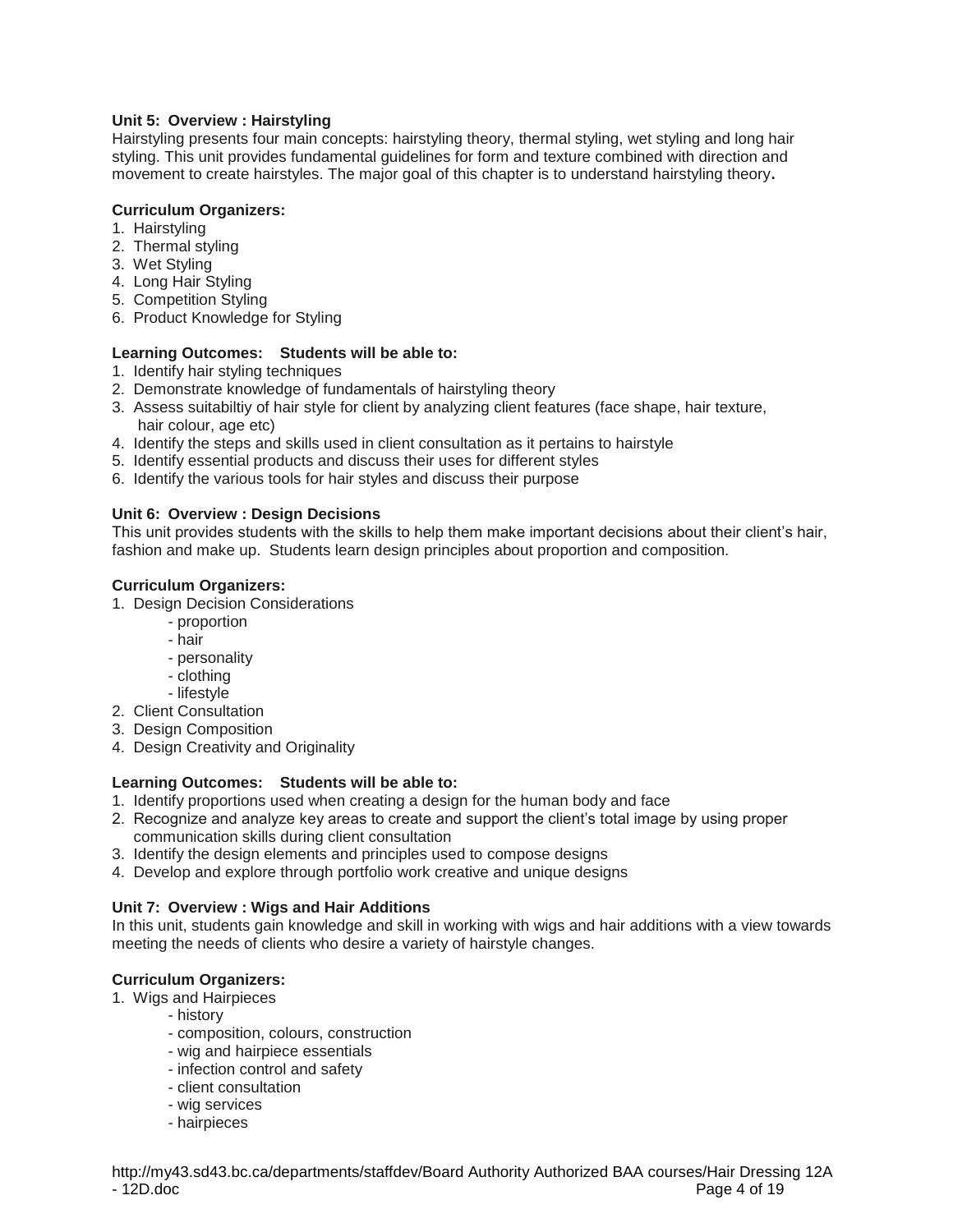## **Learning Outcomes: Students will be able to:**

- 1. Explain why clients wear wigs and hairpieces
- 2. List the professional wig services performed in the salon
- 3. Define hair additions and describe five methods of attachment

## **Unit 7: Overview : Chemical Texturizing**

In this unit, students learn how to provide major chemical changes for the hair that in turn offer a client new options for cuts and styles. Students learn about different types of hair, the kinds of products to be used and the procedures that yield professional results.

## **Curriculum Organizers:**

- 1. Perming
- 2. Relaxing
- 3. Curl Reforming

## **Learning Outcomes: Students will be able to:**

- 1. Demonstrate knowledge (explain and describe) the fundamental theory and procedures of perming
- 2. Demonstrate knowledge (explain and describe) the fundamental theory and procedures of chemical relaxing
- 3. Demonstrate knowledge (explain and describe) the fundamental theory and procedures of curl reforming
- 4. Demonstrate knowledge (explain and describe) newest developments in chemical relaxing such as Japanese hair straightening

## **Unit 8: Overview : Hair Colouring**

**I**n this unit, students gain an understanding of colour with a view towards assisting the client in enhancing their haircut or style.

#### **Curriculum Organizers:**

- 1. Colour theory
- 2. Identifying existing hair colour
- 3. Changing existing hair colour
- 4. Hair colour trends
- 5. Hair colour for competition

# **Learning Outcomes: Students will be able to:**

- 1. Define colour and the law of colour/colour theory
- 2. Identify the natural and artificial level, tone, and intensity of hair colour
- 3. Demonstrate knowledge by explaining the procedures used to change existing hair colour
- 4. Identify colour correction problems and suggest solutions
- 5. Recognize hair colour trends and explain rationale for trends in light of contributing factors such as seasons, fashion trends, social customs etc
- 6. Identify the differences between hair colour for competition and commercial wear
- 7. Discuss the role of creativity, uniqueness, and originality in hair colour decisions

# **Instructional Component: Instructional strategies will include:**

- 1. Seminars & Lectures
- 2. Charts and Webbing
- 4. Vocabulary Development
- 3. Grouping and Peer Work
- 4. Cooperative analyses and critiques
- 5. Problem solving techniques
- 6. Demonstration videos
- 7. Practical demonstrations
- 8. Workbook

http://my43.sd43.bc.ca/departments/staffdev/Board Authority Authorized BAA courses/Hair Dressing 12A Page 5 of 19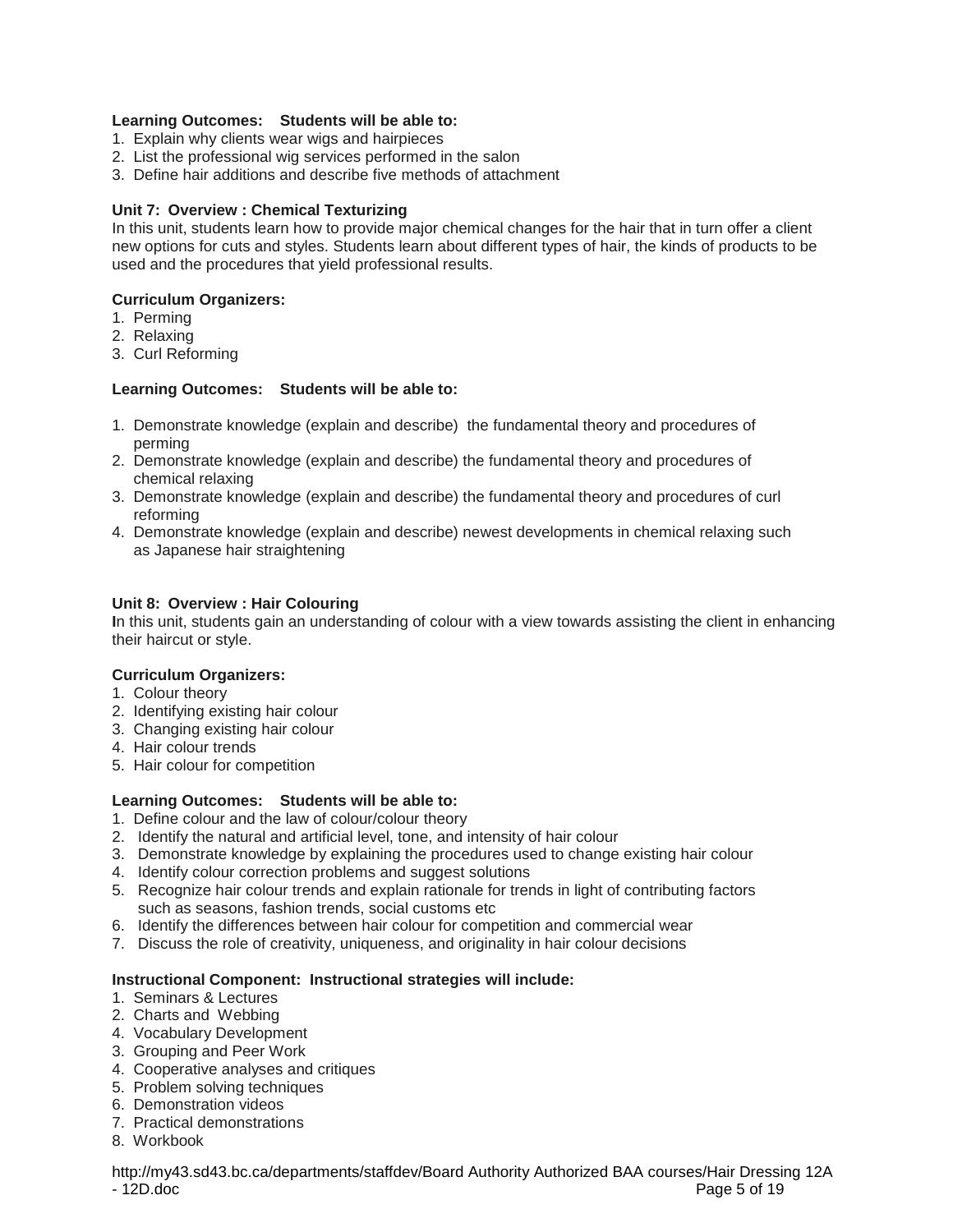# **Assessment Component: Students will be assessed by a variety of methods including:**

- Effective formative assessment via:
	- o Clearly articulated and understood learning intentions and success criteria
	- o Questions posed by students, peers and teachers to move learning forward Discussions and dialogue
	- o Feedback that is timely, clear and involves a plan
	- o Students are resources for themselves and others peer and self-assessment
	- o Student ownership

Formative assessment used to adapt learning experiences and inquiry plans on an on-going basis to meet specific learning goals.

Development, awareness and action, based upon metacognition intended to lead to learner independence and self-coaching.

Summative Assessment:

Summative assessments will be determined as students demonstrate proficiency/mastery toward particular learning outcomes. Summative assessments and final grades will reflect the following:

- Students will work collaboratively with the teacher to determine summative achievement on assignments and letter grades based upon dialogue, and evidence of learning
- Behaviour and work habits will NOT be included when determining letter grades
- Marks will not be deducted for late work
- Extra credit and bonus marks will not be awarded
- Plagiarizing will not result in reduced marks/grades –the student will be required to demonstrate their learning authentically
- Attendance will not be considered toward letter grade
- Only individual learning demonstrated –no group marks will be used to determine grades
- Letter grades will reflect learning towards the learning outcomes articulated above
- Letter grades will be based upon criteria provided/agreed upon toward the learning outcomes
- Letter grades will be determined in relation to the learning outcomes not in comparison to the achievement of other students
- Poor work will not be assessed towards grades students will only be assessed on quality work
- Professional judgment and evidence will be used to determine final letter grade in consultation with the student
- Zeros will not be assigned to missed assignments all required assignments must be completed
- Formative or practice towards learning outcomes will not be included in final grade assessment
- Most recent evidence toward learning outcomes will be used to assign letter grades learning is not averaged over time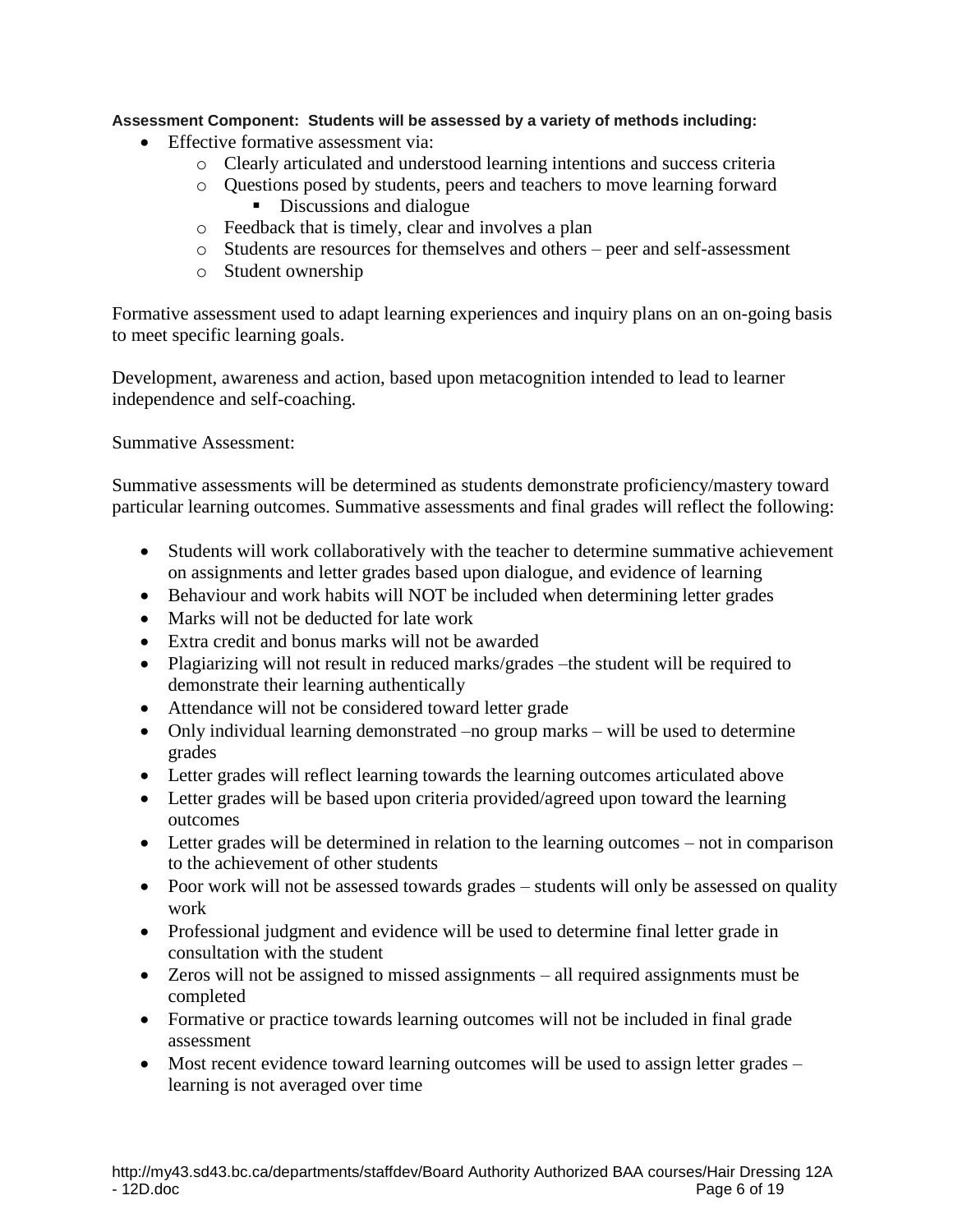# **Learning Resources:**

Primary Recommended Text: St Germain, Clif. Salon Fundamentals Primary Supporting Texts: Salon Fundamentals Study Guide and Workbook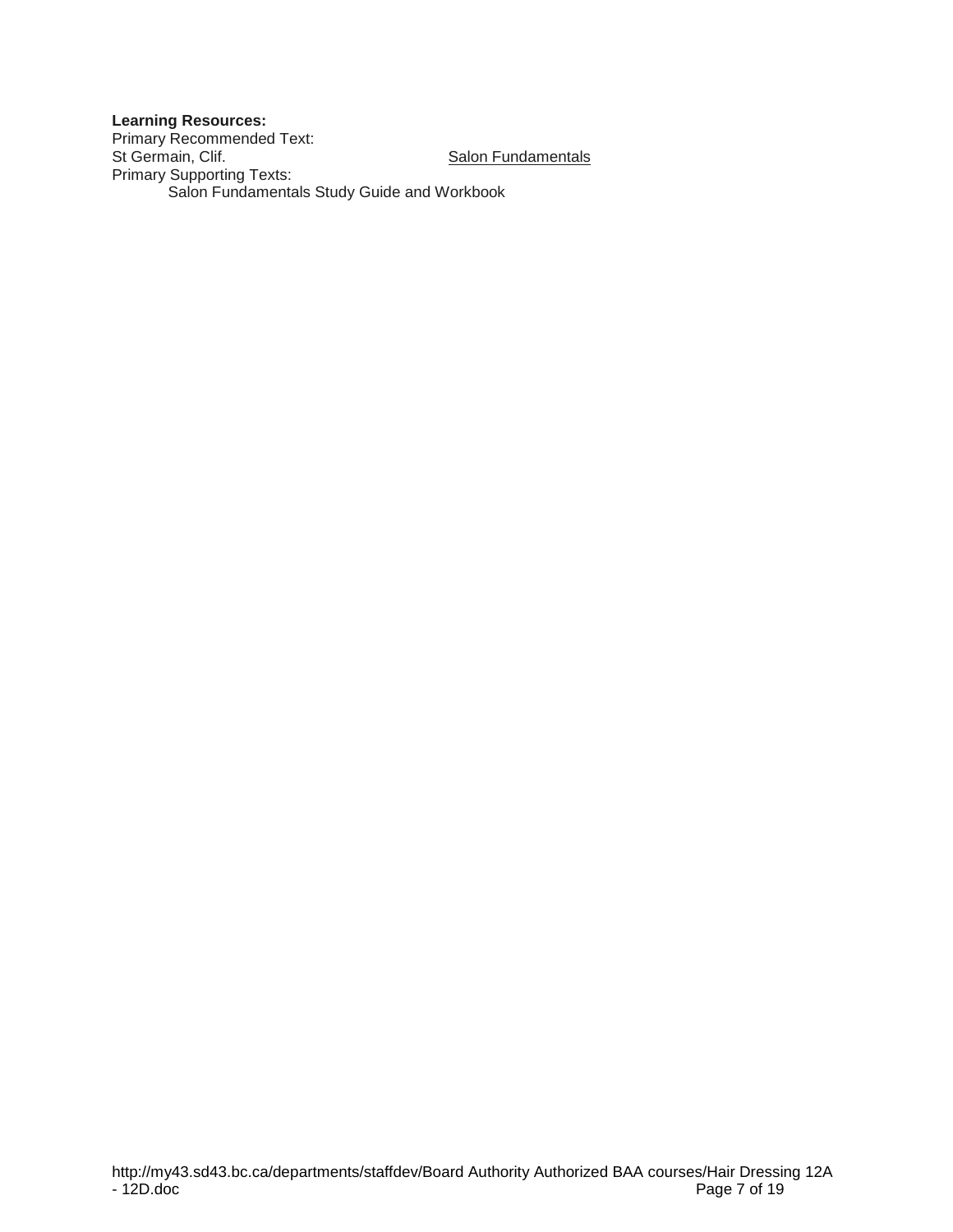# **BAA [Hairdressing 12B] Framework**

**District Name**: Vancouver School District

**District Number**: 39

**Developed by**: Janna McCullough

**Date Developed**: December 6, 2005

**School Name: Vancouver Technical Secondary** 

**Principal's Name**: David Derpak

**Board/Authority Approval Date**:

**Board/Authority Signature**:

**Course Name**: Hairdressing

**Grade Level of Course**: 12B

**Number of Course Credits**: 4

**Number of Hours of Instruction**: 120

**Prerequisite(s)**: Completion of Grade 11 Hairdressing Courses 11A, 11B, 11C

**Special Training, Facilities or Equipment Required**: Hairdressing Salon, "Tools of the Trade"

#### **Course Synopsis**:

Hairdressing 12B is a practical course which introduces students to the basic techniques of hairdressing and the organization and management of a hair salon.

This course is taken concurrently with Hairdressing 12A which focuses on theocratical concepts. This course is designed to give students the opportunity to "put theory into practice". It is the foundation for the building of practical skills which students will further develop in their work experience placements.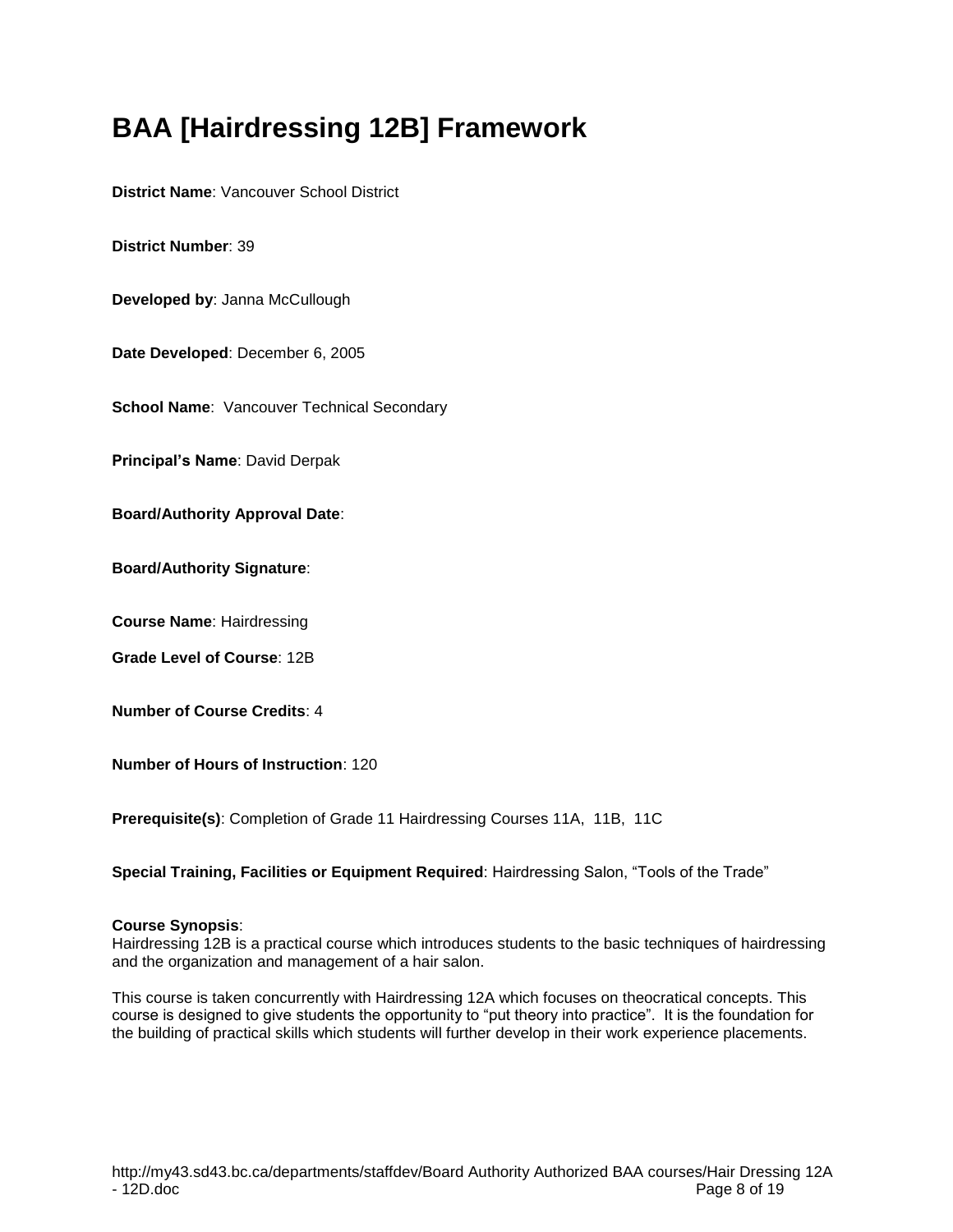This course will build upon knowledge and skills from Hairdressing 112A by providing students with a greater understanding of hairdressing concepts and principles through practical application of theory on mannequins and models.

## **Organizational Structure**:

| Unit/Topic         | Title                           | Time |
|--------------------|---------------------------------|------|
| Unit 1             | <b>Professional Development</b> | 15   |
| Unit 2             | Salon Ecology                   | 15   |
| Unit 3             | Design Decisions Hair Cutting   | 40   |
| Unit 4             | Design Decisions Hair Styling   | 20   |
| Unit 5             | Color                           | 30   |
|                    |                                 |      |
| <b>Total Hours</b> |                                 | 120  |

## **Unit/Topic/Module Descriptions**:

## **Unit 1: Overview - Professional Development**

This unit introduces students to the Superhost Program as it pertains to the hair dressing industry.

## **Curriculum Organizers:**

- 1. Client Needs
- 2. Customer Service
- 3. Communication Skills
- 4. Personal Presentation

#### **Learning Outcomes:** Students will be able to:

- 1. Identify client needs and respond appropriately to these needs
- 2. Identify the fundamentals of good service and apply these in the salon when working with clients
- 3. Identify the basics of verbal and non verbal communication skills
- 4. Demonstrate use of verbal communication skills in working with clients to assess needs and solve problems
- 5. Recognize appropriate attire for a professional environment

#### **Unit 2: Overview - Salon Ecology**

This unit reviews three main concepts: microbiology, infection control, and sanitation and disinfection.

Curriculum Organizers:

1. Sanitation and Disinfection Procedures

#### **Learning Outcomes: Students will be able to:**

- 1. Demonstrate correct procedures for sanitation and disinfection when working with clients in the salon
- 2. Demonstrate correct procedures for the disinfection and sanitation of tools and equipment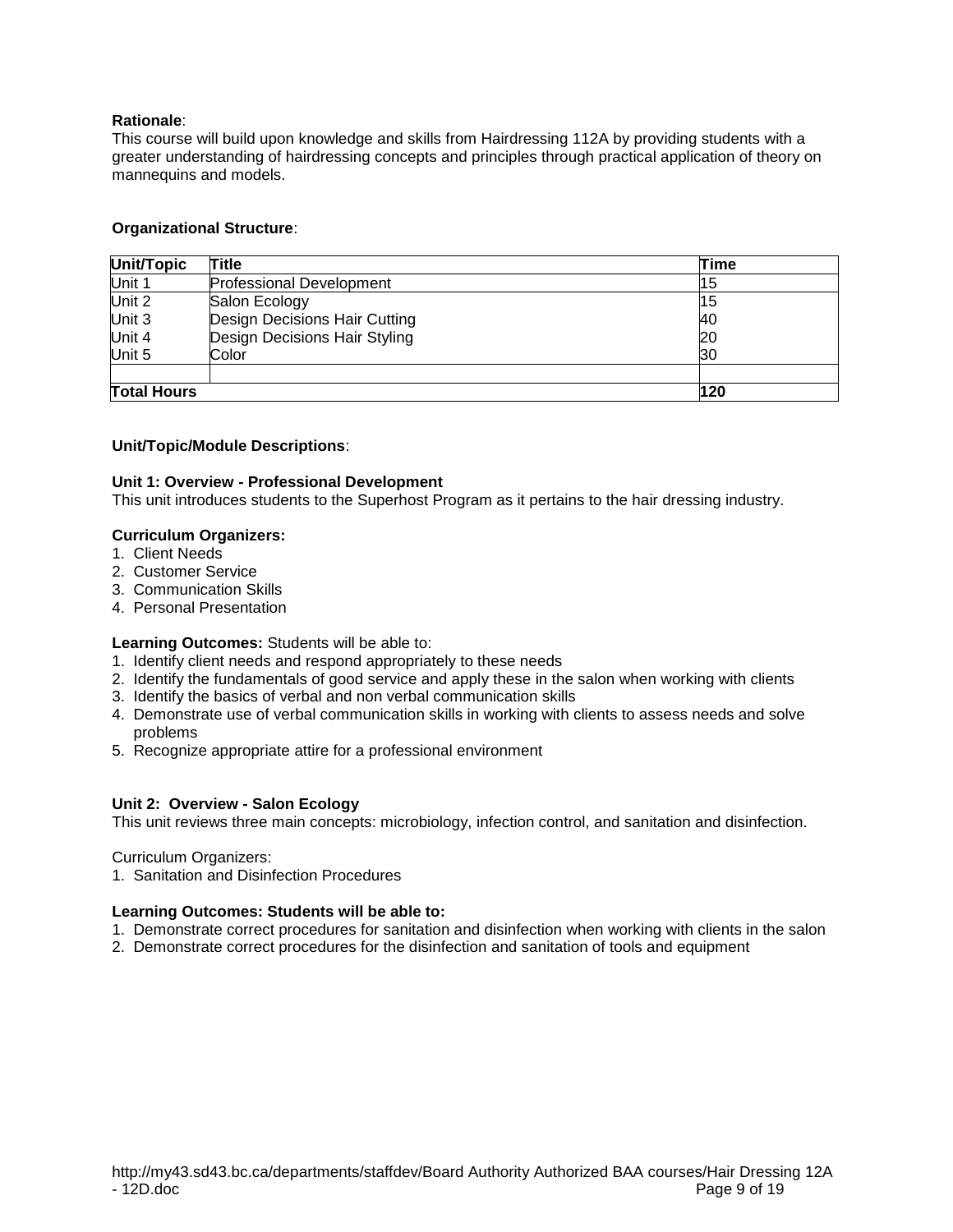## **Unit 3: Overview - Hair Cutting**

This unit reviews two main concepts: hair cutting theory and hair cutting procedures. It provides students with the opportunity to apply theory to practice.

## **Curriculum Organizers**:

- 1. Hair cutting techniques
- 2. Hair cutting procedures
- 3. Design Considerations

## **Learning Outcomes:**

Students demonstrate correct technique and procedure for:

- 1. Sectioning hair in preparation for cutting
- 2. Cutting the basic design line
- 3. Handling scissors and combs
- 4. Following patterns
- 2. Apply design principles to model's hair and select suitable style

# **Unit 4**: **Overview** - **Basic Styling Techniques**

This unit introduces students to and provides opportunity to practice:

- Basic styling techniques utilising different tools such as combs, clips, and liquid tools such as styling gels.
- Blow drying techniques as well as using various thermal styling tools such as brushes, curling irons, flat irons, and hot rollers.

# **Curriculum Organizers:**

- 1. Moulding
- 2. Shaping
- 3. Finger waving
- 4. Pincurls
- 5. Setting
- 6. Pre drying
- 7. Round brush
- 8. Denman brush
- 9. Flat Brush
- 10. Styling with thermal tools
- 11. Comb out and finish

# **Learning Outcomes:**

Students demonstrate correct technique for:

- 1. Shaping/moulding wet hair around the curve of the head
- 2. Creating waves
- 3. Forming and placing pin curls
- 4. Placing rollers
- 5. Drying hair prior to styling
- 6. Creating volume and curls with a round brush
- 7. Creating soft styles with a Denman brush
- 8. Preparing the hair for a flat iron treatment
- 9. Using a flat iron safely
- 10. Placing hot rollers on the head
- 11. Creating different bases of curls with a curling iron
- 12. Combing out and finishing the hair style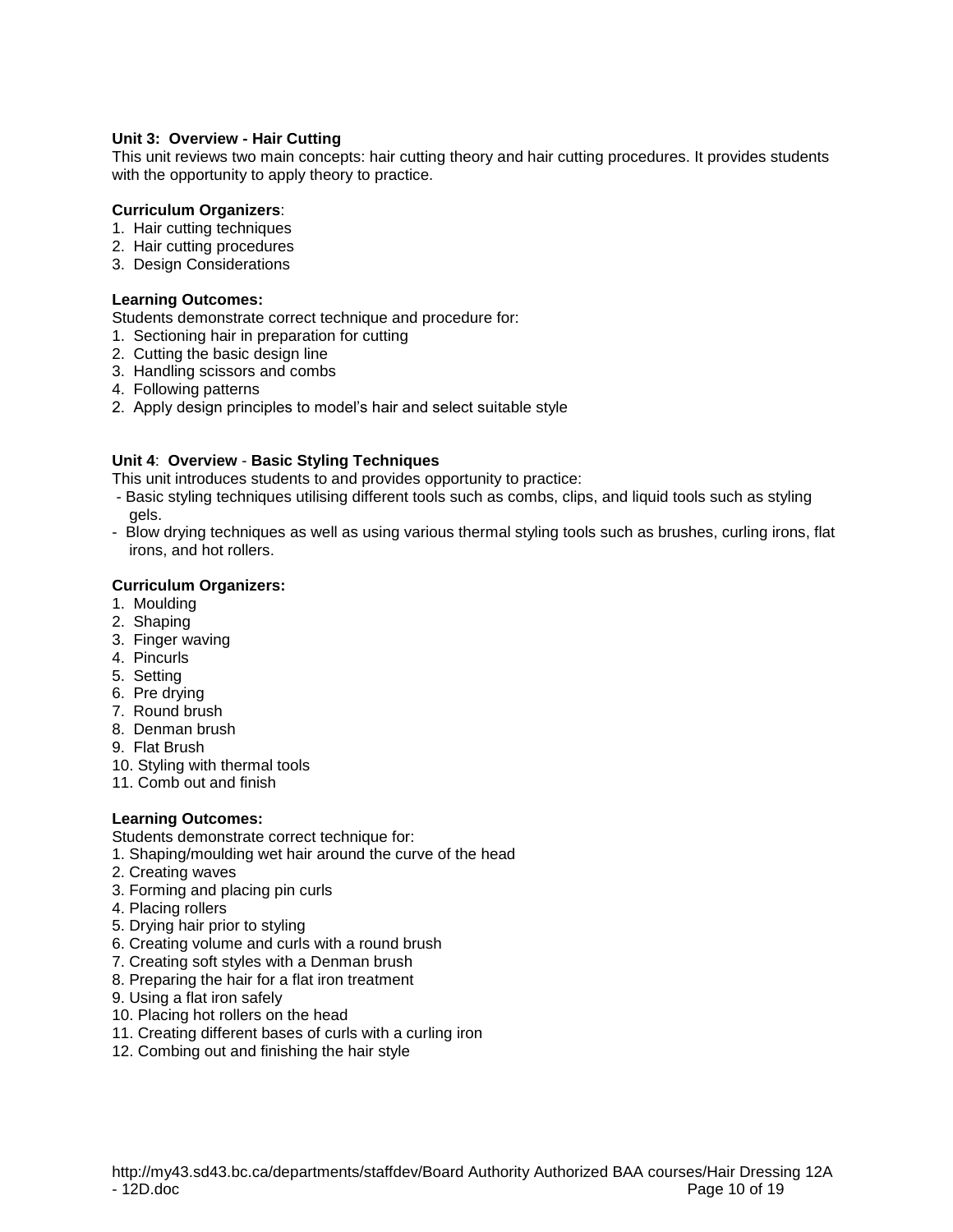## **Unit 5: Overview - Hair Colouring**

**I**n this unit, students gain a practical understanding of colour with a view towards assisting the client in enhancing their haircut or style.

## **Curriculum Organizers:**

- 1. Identify existing hair colour
- 2. Change existing hair colour
- 3. Apply hair colour
- 4. Hair colour trends
- 5. Speciality colours highlights, low lights

## **Learning Outcomes: Students will be able to:**

- 1. Identify the natural and artificial level, tone, and intensity of hair colour
- 2. Demonstrate the procedures used to mix and apply hair colour
- 3. Demonstrate the procedures used to change existing hair colour
- 4. Identify colour correction problems and suggest solutions
- 5. Recognize hair colour trends and explain rationale for trends in light of contributing factors such as seasons, fashion trends, social customs etc
- 6. Identify the differences between hair colour for competition and commercial wear
- 7. Demonstrate creativity, uniqueness, and originality in hair colour decisions
- 8. Demonstrate correct techniques for highlights and low lights

## **Instructional Component:**

Instructional strategies will include:

- 1. Demonstration videos
- 2. Practical demonstrations
- 3. Cooperative analyses and critiques
- 4. Problem solving techniques

#### **Assessment Component**:

Students will be assessed by a variety of methods including:

- Practical work on mannequins and clients using the Employer Guidelines for On the Job Training Rubric Daily quizzes
- Chapter tests
- Unit examinations Client services and feedback

#### **Learning Resources**:

**Primary Recommended Text**: St Germain, Clif. Salon Fundamentals **Primary Supporting Texts**: Salon Fundamentals Study Guide and Workbook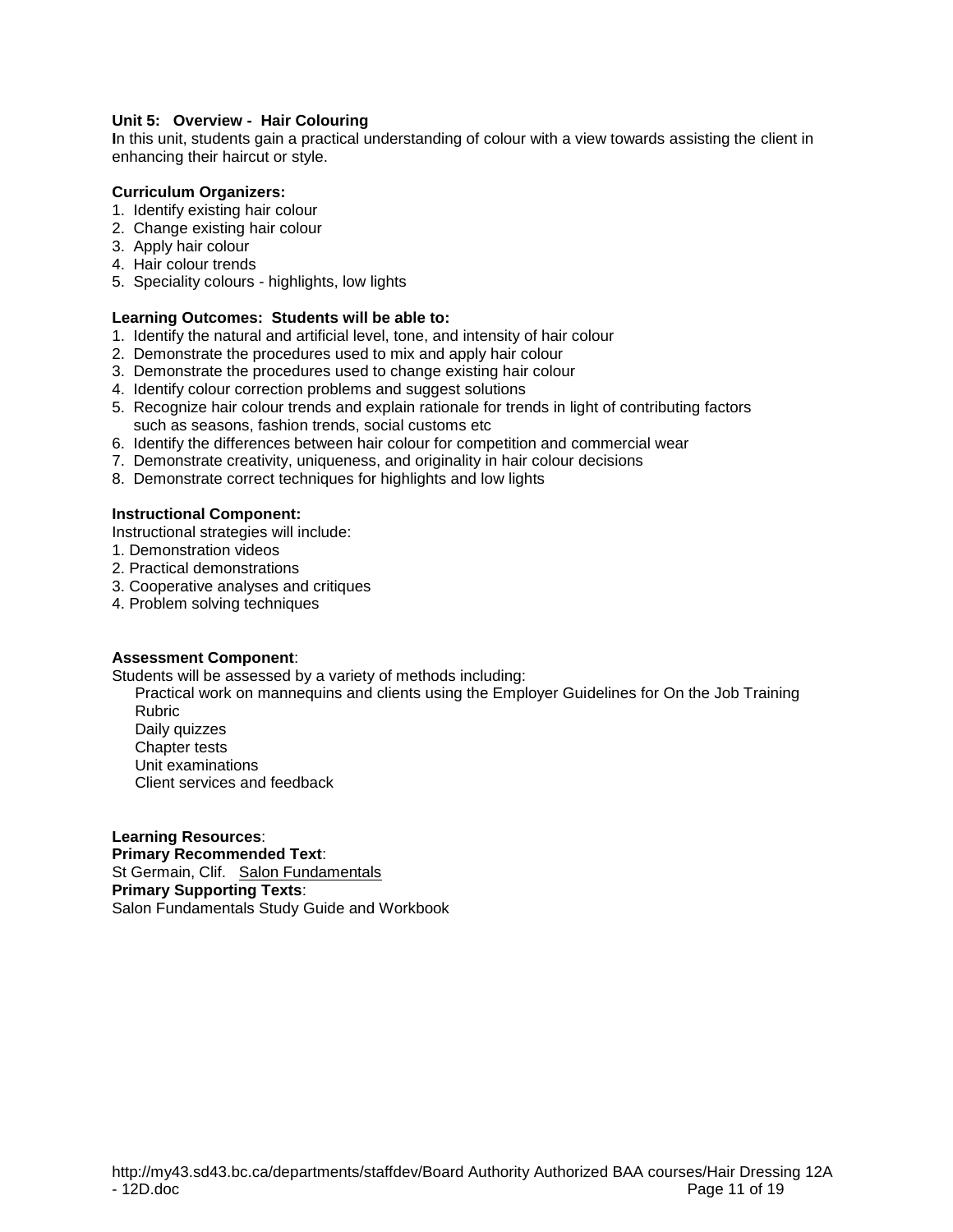# **BAA [Hairdressing 12C] Framework**

**District Name**: Vancouver School District

**District Number**: 39

**Developed by**: Janna McCullough

**Date Developed**: December 6, 2005

**School Name: Vancouver Technical Secondary** 

**Principal's Name**: David Derpak

**Board/Authority Approval Date**:

**Board/Authority Signature**:

**Course Name**: Hairdressing

**Grade Level of Course**: 12C

**Number of Course Credits**: 4

**Number of Hours of Instruction**: 120

**Prerequisite(s)**: Completion of Grade 11 Hairdressing Courses 11A, 11B. 11C

**Special Training, Facilities or Equipment Required**: Hairdressing Salon, "Tools of the Trade"

#### **Course Synopsis**:

Hairdressing 12C is a practical course which reinforces the basic techniques of hairdressing and extends theoretical knowledge in specific practical applications.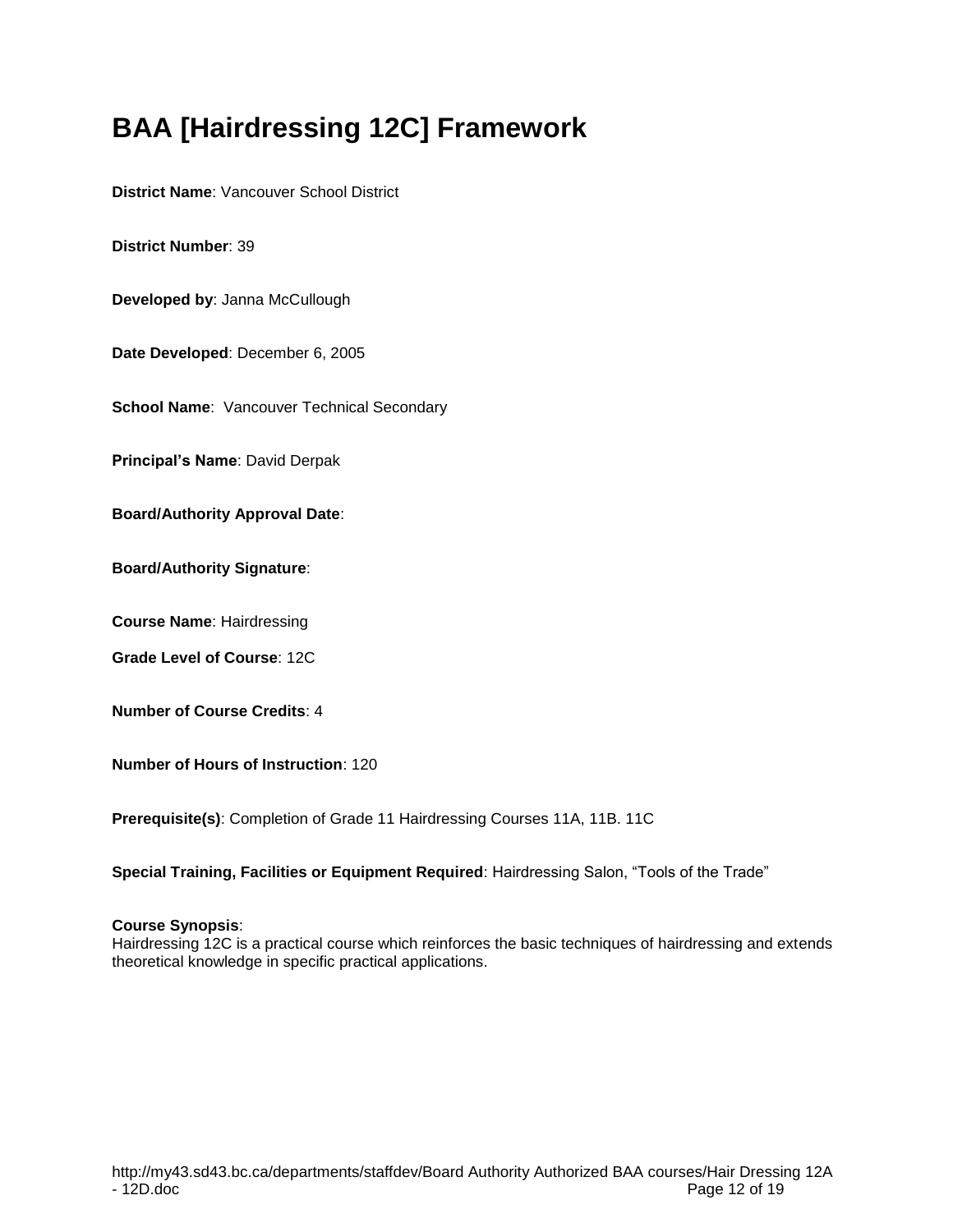This course will:

1. Provide students with opportunity to practice skills

This course is taken concurrently with Hairdressing 12A which focuses on theocratical concepts. This course is designed to give students the opportunity to "put theory into practice". It is the foundation for the building of practical skills which students will further develop in their work experience placements.

## **Organizational Structure**:

| Unit/Topic   | Title                                  | <b>Time-Hours</b> |
|--------------|----------------------------------------|-------------------|
| Unit 1       | <b>Hair Cutting</b>                    | 15                |
| Unit 2       | Hair Styling                           | 20                |
| Unit 3       | Colour                                 | 50                |
| Unit 4       | Chemical Texturizing and Straightening | 20                |
| Unit 5       | Wigs and Hair Additions                | 10                |
| Unit 6       | <b>Competition Design</b>              | 5                 |
| <b>Total</b> |                                        | 120               |

## **Unit/Topic/Module Descriptions**:

#### **Unit 1**: **Overview - Hair Cutting**

The goal of this unit is to help students understand hair cutting theory through practice.

#### **Curriculum Organizers:**

- 1. Review of hair cutting theory
- 2. Hair cutting procedures

#### **Learning Outcomes: Students will be able to:**

1. Demonstrate technically correct hair cutting techniques according to criteria stated in Salon Fundamentals textbook.

#### **Unit 2: Overview - Hair Styling**

The goal of this unit is to help students understand hairstyling theory through practice.

#### **Curriculum Organizers:**

- 1. Hairstyling considerations
- 2. Hairstyling fundamentals
- 3. Wet Styling
- 4. Thermal Styling
- 5. Long Hair Styling

#### **Learning Outcomes:**

Students identify primary considerations, fundamentals, essentials, infection control and safety and client consultation guidelines of hairstyling in order to develop a repertoire of skills necessary to meet the needs of clients.

# **Unit 3: Overview -Hair Colour**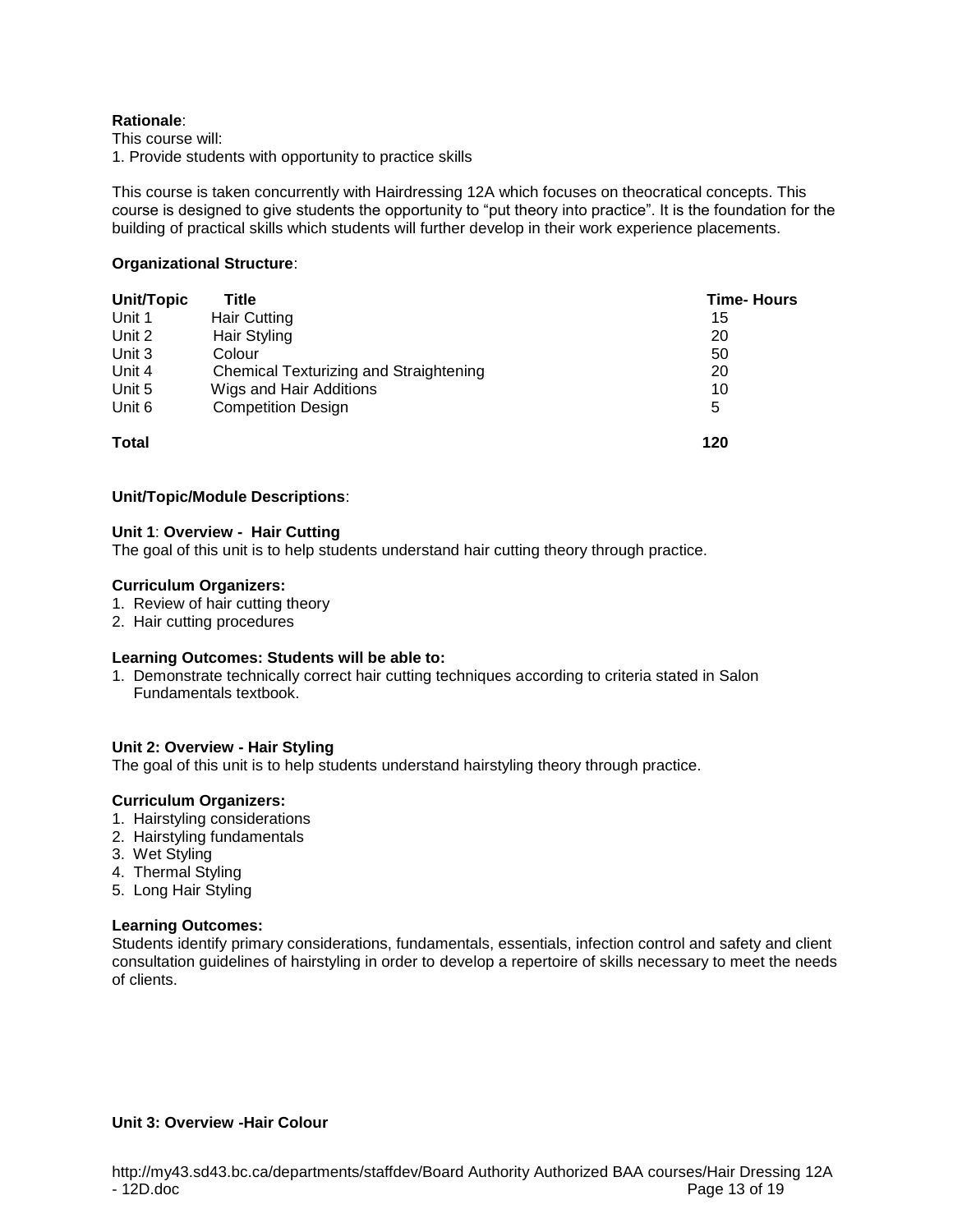The goal of this unit is to help students understand hair colour. Students must be able to define colour and describe the colour wheel which is necessary because hair colour is the second leading service in the salon.

## **Curriculum Organizers:**

- 1. Colour Theory
- 2. Existing Hair Colour
- 3. Hair colour essentials
- 4. Hair colour techniques
- 5. Infection control and safety for hair colour
- 6. Client Consultation
- 7. Temporary colour
- 8. Semi-permanent colour
- 9. Permanent colour
- 10. Highlighting techniques
- 11. Hair lightening techniques

## **Learning Outcomes: Students will be able to:**

- 1. Define colour and describe the law of colour
- 2. Identify natural level and tone
- 3. Identify artificial level, tone, and intensity
- 4. Explain additional colour considerations
- 5. Demonstrate skin test and strand test procedures
- 6. Demonstrate colour correction techniques
- 7. Demonstrate practical applications of different types of colour
- 8. Demonstrate highlighting and hair lightening methods
- 9. Demonstrate correct handling procedures for colour
- 10. Identify first aid techniques for chemical burns

# **Unit 4: Overview -Chemical Texturizing and Straightening**

This unit provides students with the fundamental guidelines for chemically altering the texture of hair. The goal of this unit is to help students understand and demonstrate perming, chemical relaxing, and curl reforming.

#### **Curriculum Organizers:**

- 1. Permanent Waves
- 2. Perm solutions
- 3. Neutralizers
- 4. Conditioners/Treatments
- 5. Safety Procedures

# **Learning Outcomes:**

Students demonstrate correct technique for:

- 1. Wrapping, processing solutions, and removal of solutions for permanent waves
- 2. Aftercare for permed hair
- 3. Application and timing of neutralizers
- 4. Selection, application, and timing of conditioners and treatments
- 5. Handling chemicals and solutions safely

#### **Unit 4: Overview - Wigs and Hair Additions**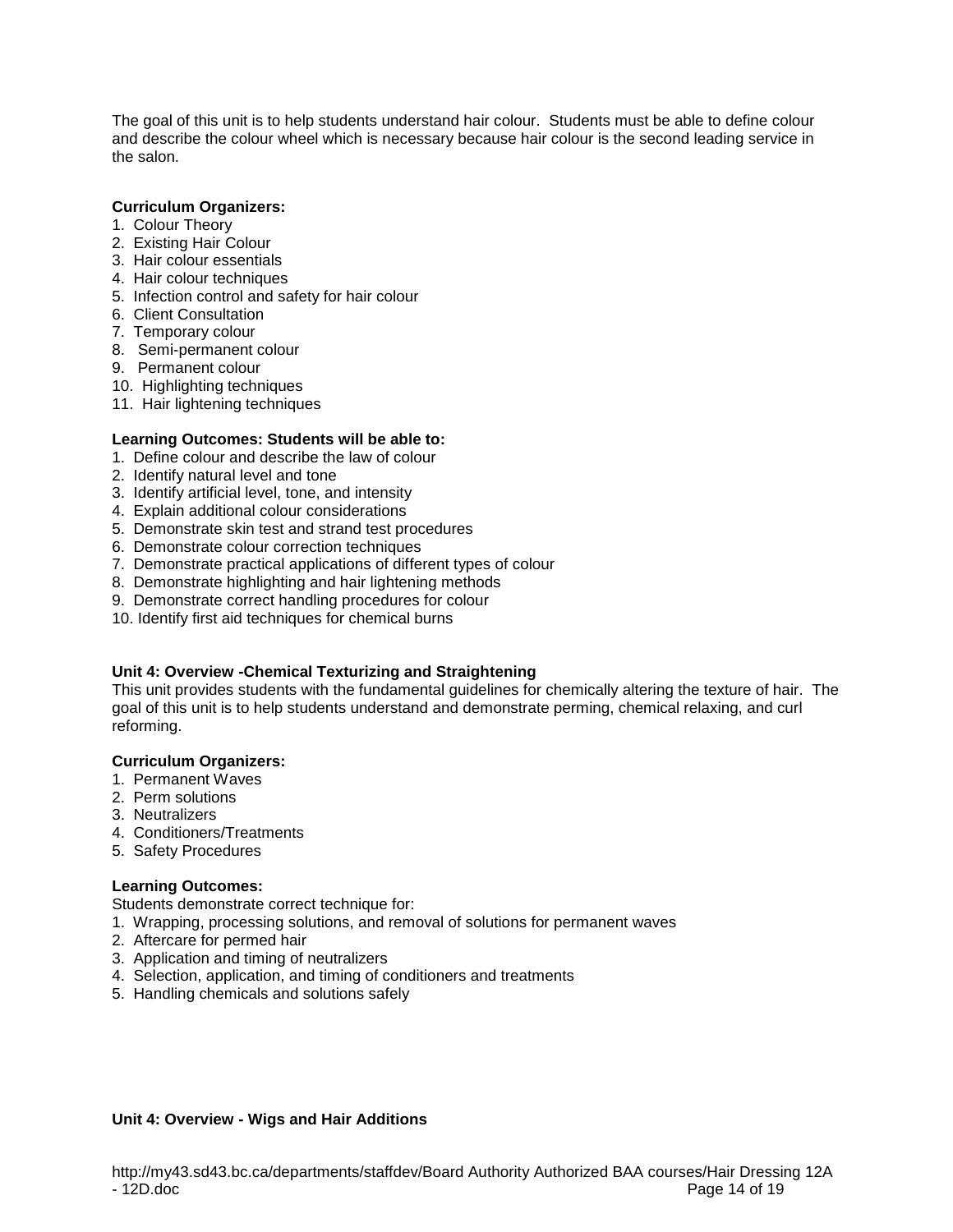This unit provides students with fundamental guidelines for helping clients by offering a variety of wig and hair addition services. The goal of the unit is to help students understand wigs and hair additions and demonstrate their uses.

## **Curriculum Organizers:**

- 1. History of wigs and hair additions
- 2. Wig and hairpiece essentials
- 3. Infection control and safety for wigs and hair additions
- 4. Client consultation for wigs and hair additions

## **Learning Outcomes: Students will be able to:**

- 1. Meet the needs of clients who desire a variety of hairstyle changes
- 2. Meet the needs of clients following hair loss
- 3. Identify and define texture and quality of hair additions
- 4. Identify and demonstrate methods of hair addition attachment

## **Unit 5: Overview - Competition Design**

The goal of this unit is to provide students with an overview of the requirements and demands of competition design.

## **Curriculum Organizers:**

- 1. Design fundamentals
- 2. Creativity and originality

## **Learning Outcomes: Students will be able to:**

- 1. Understand basic concepts involved in the preparation and execution of competition work.
- 2. Apply creative and original ideas to hair cutting and styling.

# **Instructional Component**:

Instructional strategies will include:

- 1. Demonstration videos
- 2. Practical demonstrations
- 3. Cooperative analyses and critiques
- 4. Problem solving techniques

#### **Assessment Component**:

Students will be assessed by a variety of methods including:

Practical work on mannequins and clients using the Employer Guidelines for On the Job Training Rubric Daily quizzes Chapter tests

Unit examinations

Client services and feedback

# **Learning Resources**: **Primary Recommended Text**: St Germain, Clif.: Salon Fundamentals **Primary Supporting Texts**: Salon Fundamentals Study Guide and Workbook **BAA [Hairdressing 12D] Framework**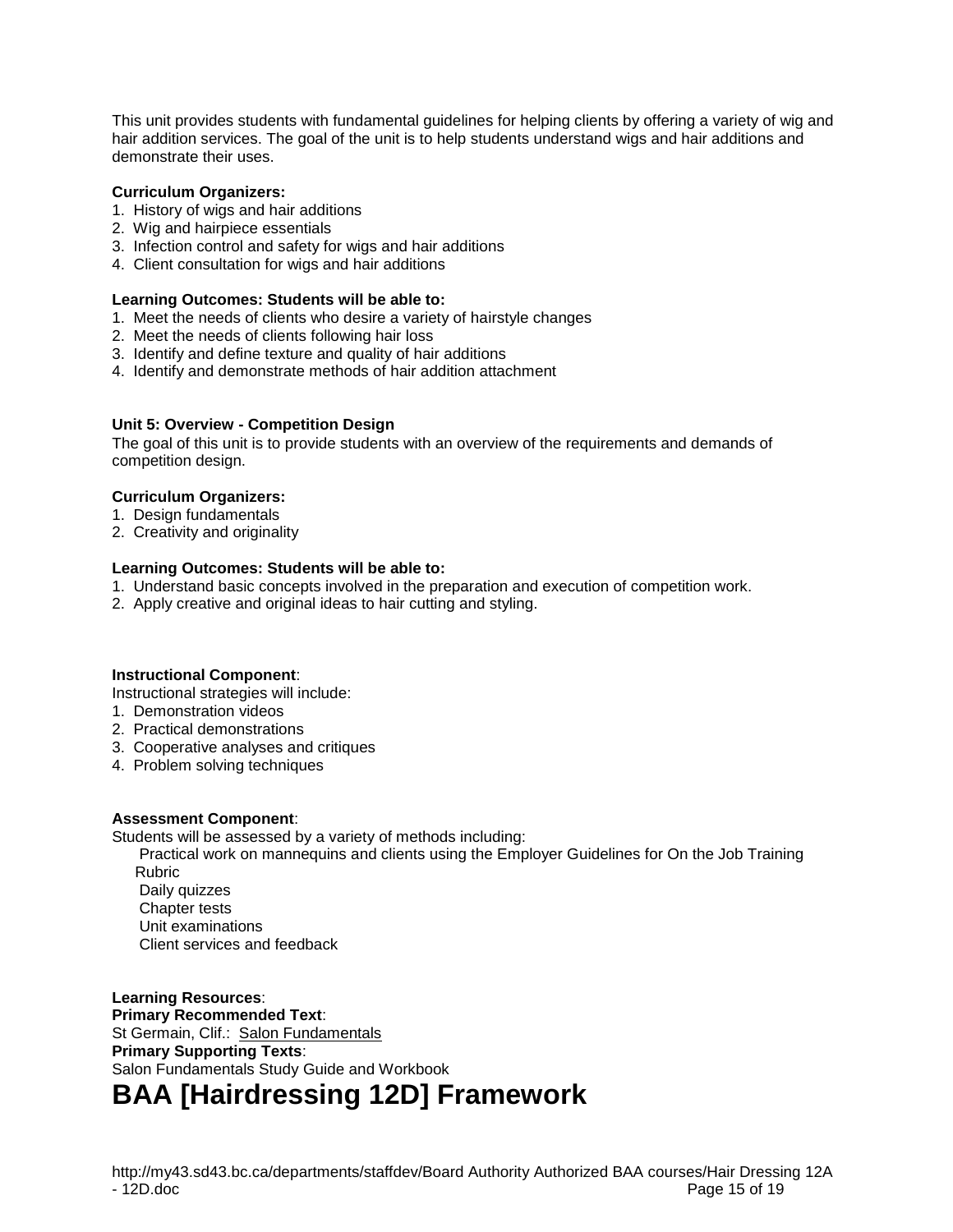**District Name**: Vancouver School District

**District Number**: 39

**Developed by**: Janna McCullough

**Date Developed**: December 6, 2005

**School Name: Vancouver Technical Secondary** 

**Principal's Name**: David Derpak

**Board/Authority Approval Date**:

**Board/Authority Signature**:

**Course Name**: Hairdressing

**Grade Level of Course**: 12D

**Number of Course Credits**: 4

**Number of Hours of Instruction**: 120

**Prerequisite(s)**: Completion of Grade 11 Hairdressing Courses 11A, 11B, 11C

**Special Training, Facilities or Equipment Required**: Hairdressing Salon, "Tools of the Trade"

#### **Course Synopsis**:

Hairdressing 12D prepares students to work in a professional salon environment by teaching, through theory and practice, the interpersonal skills and personal attributes that are essential to be a successful hairdresser.

**This course satisfies the Portfolio requirements in Employability Skills Core and Choice - Aspects 4.2, 4.3, and 4.4, and Education and Career Planning Core and Choice - Aspects 3.2, 3.3, and 3.4.**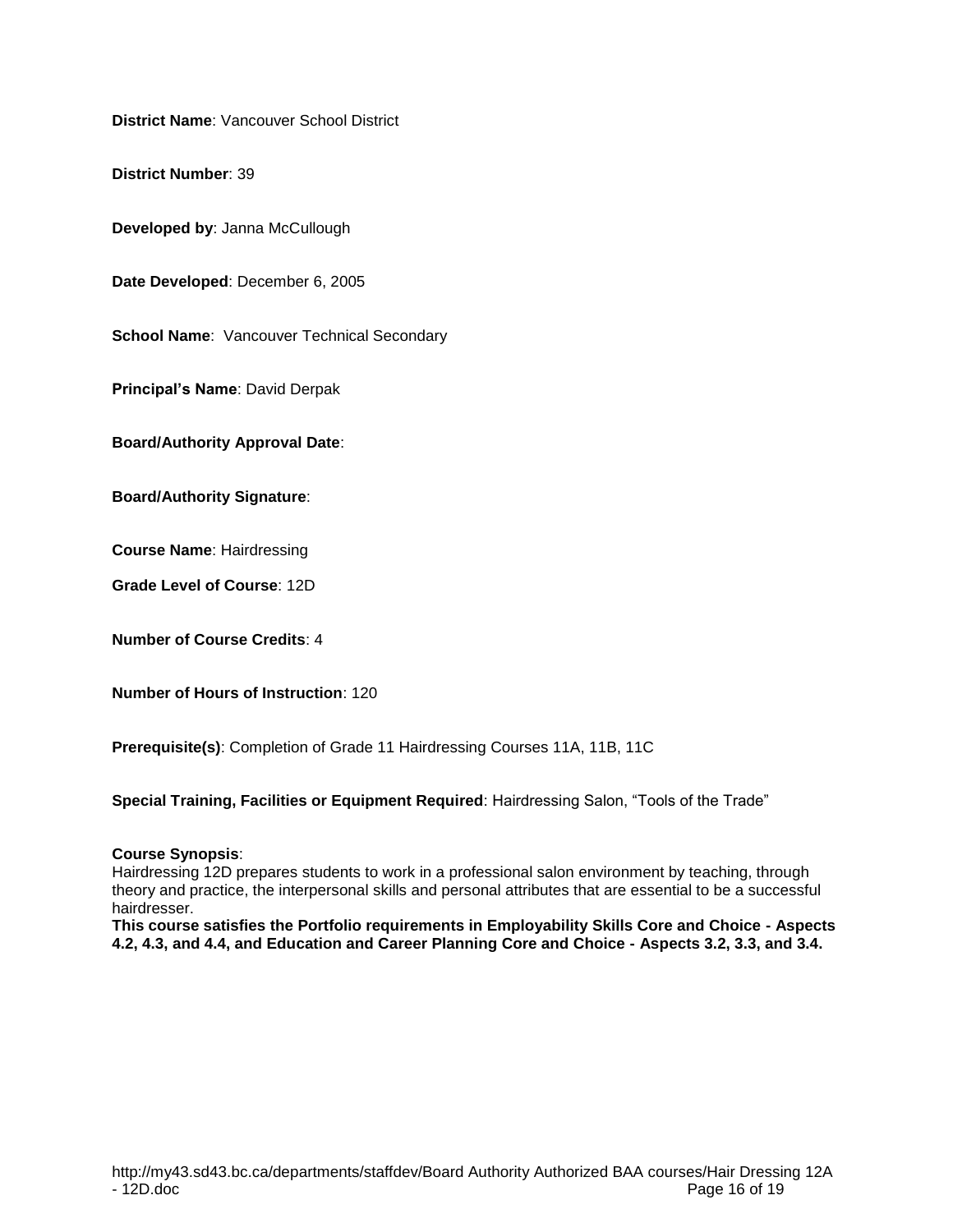As an extension of Hairdressing 12 A, the focus of this course is to provide students with ongoing and continuing instruction in the operation and management of a hair salon and in the development of interpersonal skills. Concepts previously covered in Hairdressing 12A are expanded and developed in greater detail.

This course is taken concurrently with three other hairdressing courses which emphasis practical skill development.

#### **Organizational Structure**:

| <b>Unit/Topic</b> | Title                           | Time - Hours |
|-------------------|---------------------------------|--------------|
| Unit 1            | <b>Professional Conduct</b>     | 30           |
| Unit 2            | <b>Trade Practices</b>          | 30           |
| Unit 3            | Salon Retailing                 | 10           |
| Unit 4            | <b>Salon Operation</b>          | 30           |
| Unit 5            | <b>Salon Business</b>           | 10           |
| Unit 6            | <b>Professional Enhancement</b> | 10           |
| <b>Total</b>      |                                 | 120          |

#### **Unit/Topic/Module Descriptions**:

## **Unit 1**: **Overview - Professional Conduct**

The goal of this unit is to help students understand and develop professional practices and interpersonal skills that are essential for success in working with co-workers and clients.

#### **Curriculum Organizers:**

- 1. Team work
- 2. Ethics and Code of Conduct
- **3. Portfolio Employability Skills Core**
- **4. Portfolio Employability Skills Choice Aspects 4.2, 4.3, 4.4**

#### **Learning Outcomes: Students will be able to:**

- 1. Identify and discuss interpersonal skills that contribute to the development of a strong team.
- 2. Discuss individual roles and responsibilities in creating effective teams.
- 3. Demonstrate being an effective team member.
- 4. Define personal ethics and professional ethics.
- 5. Discuss the relationship between personal ethics and professional ethics.
- 6. Discuss the Code of Professional Ethics.

7. Establish and define a personal system of moral principles and values which form the bases of personal ethics.

#### **Unit 2: Overview - Trade Practices**

The goal of this unit is to help students the Secondary School Apprenticeship Program and the rules and procedures for professional licensing..

#### **Curriculum Organizers:**

- 1. SSA Program Requirements
- 2. Professional licensing and examination
- **3. Portfolio Education and Career Planning Core**
- **4. Portfolio Education and Career Planning Choice Aspects 3.2, 3.3, and 3.4**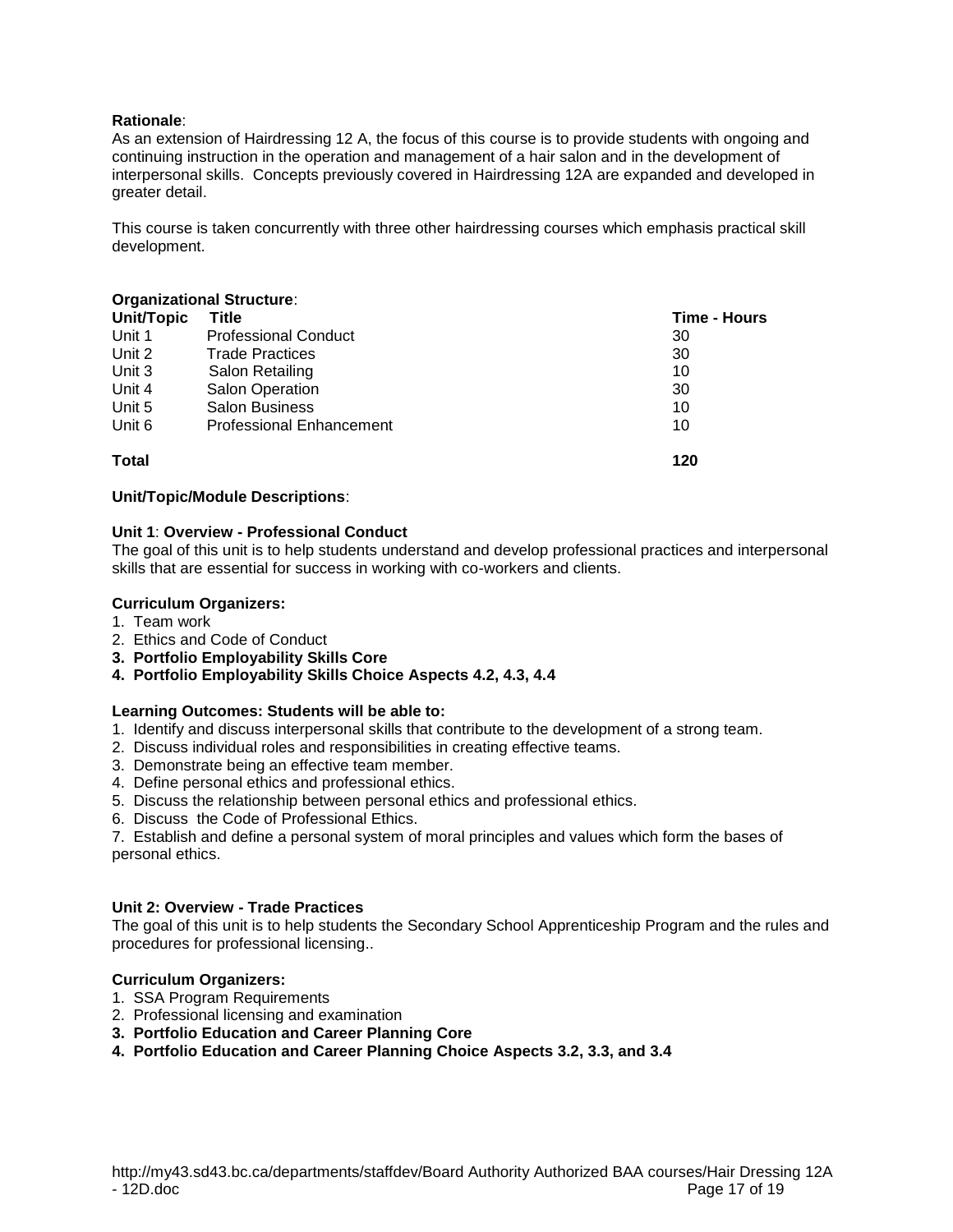## Learning Outcomes: **Students will be able to:**

- 1. Implement procedures and attain proper paperwork for SSA registration.
- 2. Investigate provincial requirements for licensing in BC.
- 3. Complete work experience hours (can be used for Portfolio Aspect 3.1)

3. Create a career plan incorporating #1 and #2 above (can be used for Portfolio Aspects 3.2, 3.3, and 3.4).

## **Unit 3: Overview - Salon Retailing**

The goal of this unit is to help students understand the importance of salon retailing to the business aspects of a salon and to the service for clients.

## **Curriculum Organizers:**

- 1. Retailing Fundamentals
- 2. Product Control
- 3 Selling Techniques
- 4. Service to Clients

# **Learning Outcomes: Students will be able to:**

1. Identify and discuss fundamental of retailing including selecting products for client needs, ordering, selling and analysing sales and sales trends, and display and merchandising.

- 2. Follow existing procedures for inventory control.
- 3. Identify and discuss effective selling techniques

4. Demonstrate consultation skills in recommending products and helping clients select products for their personal use.

# **Unit 4: Overview -Salon Operation**

This unit provides students with the basic principles of salon operation such as advertising, inventory control, and employee duties and responsibilities.

# **Curriculum Organizers:**

- 1. Advertising
- 2. Inventory Control
- 3. Employee duties and responsibilities

#### **Learning Outcomes: Students will be able to:**

- 1. Identify and discuss the pros and cons of a variety of advertising mediums.
- 2. Analyse advertising mediums with respect to location and clientele of the salon.
- 3. Discuss the importance of inventory control in maintaining profit margins
- 4. List the duties and responsibilities of various jobs within the salon.
- 5. List the primary responsibilities of the receptionist.
- 6. Discuss the importance of good communication skills in telephone skills.